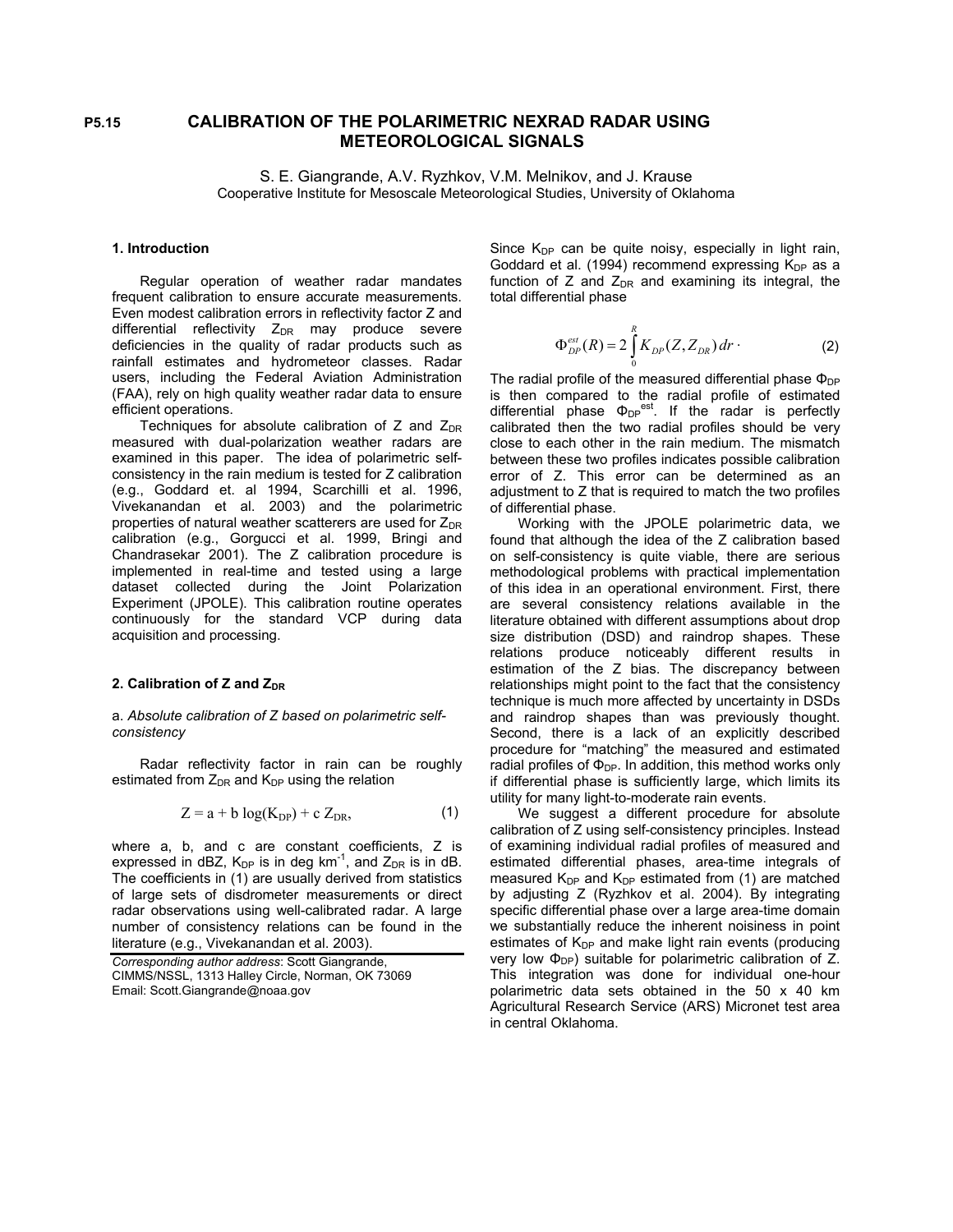Since the relation (1) is only valid for rain, all nonrain echoes should be identified and filtered out prior to application of this consistency technique. This can be accomplished through the use of a simple fuzzy logic classification algorithm that distinguishes rain from rain/hail, ground clutter, and biological scatterers. All Z bias estimates must also satisfy several quality control conditions before they may be accepted. These measures include a minimum threshold for the  $K_{DP}$ integration to ensure sufficient rain in the domain to reduce statistical errors. Also, an assessment is made to establish how representative the given consistency relation is for the current precipitation regime (i.e., does the observed DSD match well the "average" DSD that is assumed for a particular consistency formula).



Fig. 1. The bias of reflectivity measurements by the KOUN WSR-88D radar as a function of the hour of observations ranked in chronological order.  $Z_{KOUN}$  –  $Z_{\text{KTLX}}$  is the difference between reflectivities measured by the KOUN and KTLX WSR-88D radars. ∆Z<sub>KOUN</sub> from the DSD-based and radar data based (bottom right panel) consistency relations are in asterisks.

Figure 1 illustrates results of the KOUN calibration from direct comparisons of the difference between KOUN radar and the local KTLX WSR-88D reflectivities (solid lines) and from polarimetric consistency technique provided the given consistency relation satisfied quality control. For direct radar comparisons, we estimated hourly rain totals over the ARS area using a conventional R(Z) algorithm from simultaneous KOUN and KTLX reflectivity data at the 0.5° elevation. We then calculated the needed adjustment to the Z measurements from KOUN to match these two estimates. Figure 1 presents polarimetric estimates of Z

bias from three consistency relations derived from the existing statistics of DSD measurements in central Oklahoma (Schuur et al. 2001) using raindrop shapes specified by Beard and Chuang (equilibrium) (1987), Brandes et al. (2002), and Bringi et al. (2003), respectively. The figure displays the results of consistency calibrations (asterics) for the hours that pass quality control. The agreement between estimates of Z bias from direct radar-to-radar comparisons  $(Z_{KOUN}$  $-$  Z<sub>KTLX</sub>) and from polarimetric consistency relations (ΔZ<sub>KOUN</sub>) is noticeably improved once this quality control is performed. Reduction of the RMS difference between the two estimates is from 1.81 dB to 1.43 dB for the relation using Brandes et al. (2002) drop shape and from 1.93 dB to 1.36 dB for the relation using Bringi et al. (2003) drop shape following these quality control measures.

Additional improvement can be achieved if more than one consistency relation is used. Using KOUN radar data collected over the ARS network, two consistency relations were derived that are matched with rain regimes dominated by large and small drops

$$
Z = 44.0 + 12.2 \log(K_{DP}) + 2.32 Z_{DR}
$$
 (3)

for large drop regimes ("LD") and

$$
Z = 46.0 + 9.59 \log(K_{DP}) + 1.68 Z_{DR}
$$
 (4)

for small drop regimes ("SD"). Studies from JPOLE suggest that the difference between the "LD" and "SD" regimes is well pronounced.

Consistency relations (3) and (4) were used to compute two estimates of the Z bias for each hour of observation (Fig. 1, bottom right). If both estimates passed quality control, the one that performed best in the quality control was accepted. The  $Z_{KOUN} - Z_{KTLX}$  and  $\Delta Z_{\text{KOUN}}$  estimates agree better than in the other panels in Fig. 1 with only one obvious outlier at hour  $= 11$ . The corresponding RMS difference between the two estimates is 1.04 dB  $(0.77$  dB if the outlier at hour = 11 is excluded). Thus, application of two consistency relations has resulted in an increase of valid hourly estimates and improved accuracy.

## b. Absolute calibration of Z<sub>DR</sub> using natural weather *scatterers*

Accurate  $Z_{DR}$  calibration is crucial for successful applications of dual-polarization radar. This is also important for implementation of the consistency technique, which assumes unbiased  $Z_{DR}$ measurements. Existing methods for  $Z_{DR}$  calibration use polarimetric properties of solar radiation (e.g., Melnikov et al. 2003) or natural weather targets (e.g., Gorgucci et al. 1999, Bringi and Chandrasekar 2001). The latter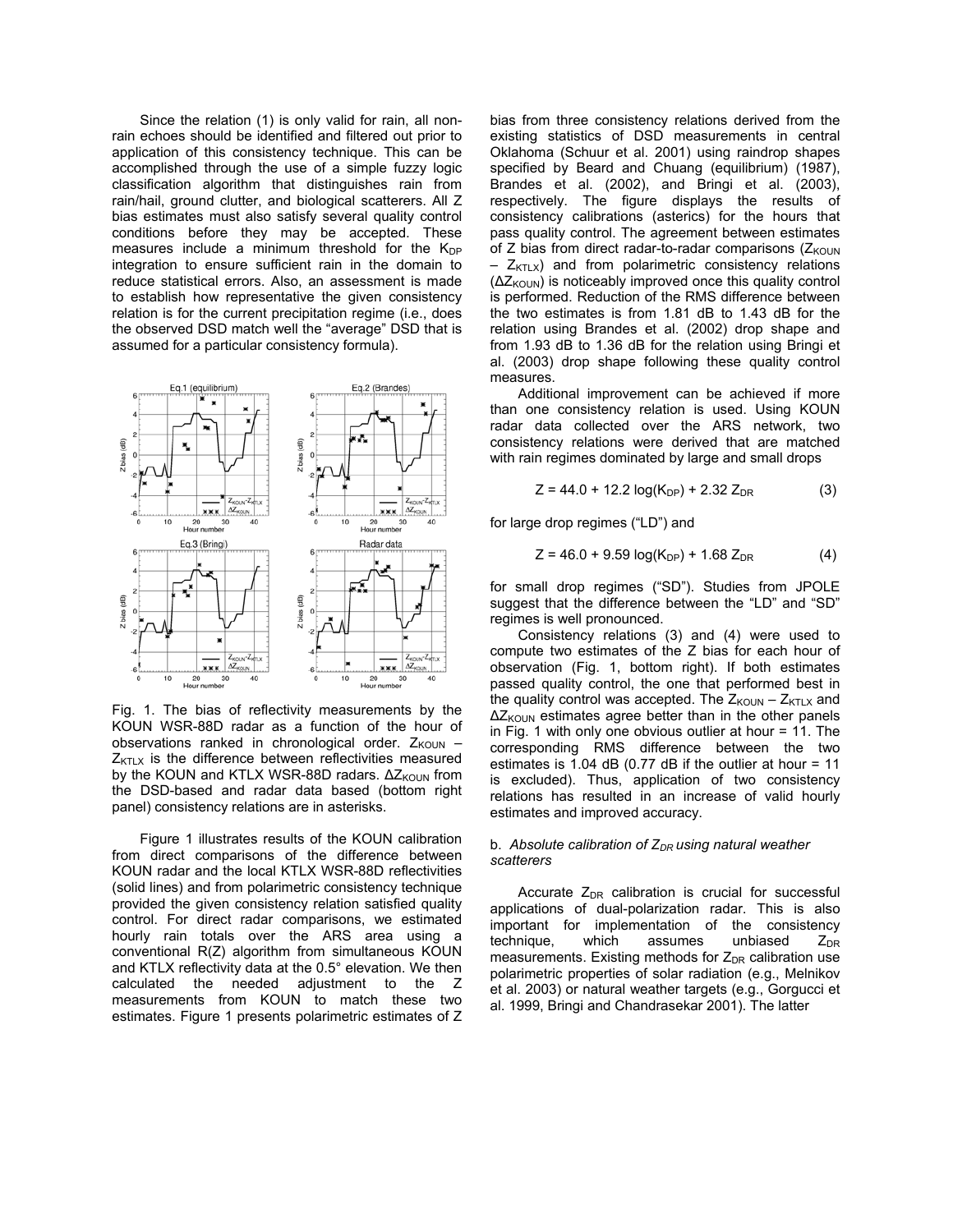

Fig. 2 Composite RHI plot of Z,  $Z_{DR}$ ,  $\Phi_{DP}$ , and  $\rho_{HV}$  measured with the KOUN WSR-88D radar on 7 April 2002.

involves vertical sounding of rain. The problem with the operational WSR-88D radars is that vertical sounding for  $Z_{DR}$  calibration cannot be directly implemented with WSR-88D radar. This is because the antenna has a 60º elevation limit determined by the structural configuration of the antenna's pedestal.

Atmospheric scatterers with low variability of intrinsic  $Z_{DR}$  at high elevation angles can serve as natural reflectors for  $Z_{DR}$  calibration. One possible calibration medium is dry aggregated snow known for its small intrinsic  $Z_{DR}$  due to very low density. Our analysis of several snow cases during JPOLE confirms the previous findings by Ryzhkov and Zrnic (1998) that mean values of  $Z_{DR}$  (i.e., averaged over sufficiently large spatial / temporal interval) in dry aggregated snow usually do not exceed 0.25 dB. The variability of  $Z_{DR}$  at the 60° elevation will be less than 0.1 dB for this type of scatterers following theoretical considerations from Bringi and Chandrasekar (2001) and Ryzhkov et al. (2004).

Dry aggregated snow should be carefully separated from wet aggregated snow and dry crystallized snow, which are characterized by much higher and more variable  $Z_{DR}$  (Ryzhkov and Zrnic 1998). For most climatic regions, dry aggregated snowflakes are present above the melting layer in stratiform clouds. Numerous polarimetric radar measurements show that  $Z_{DR}$  dips almost to zero slightly above the bright band maximum of Z and 0°C level and usually remains close to zero in the 1 – 2 km layer above (Ikeda and Brandes 2003), where dry aggregated snow is most likely. An example of such vertical dependence is illustrated in Fig. 2 where a composite RHI plot of Z,  $Z_{DR}$ ,  $\Phi_{DP}$ , and  $\rho_{HV}$  measured with the KOUN WSR-88D radar on 7 April 2002 is presented. As Fig. 2 shows,  $Z_{DR}$  in snow above the bright band remains within  $0.1 - 0.2$  dB, even for elevation angles much lower than 60°. Notable is a sharp contrast between high values of  $Z_{DR}$  in light rain below the bright band and very low values of  $Z_{DR}$  in dry aggregated snow above the bright band. Hence, absolute calibration of  $Z_{DR}$  should be possible using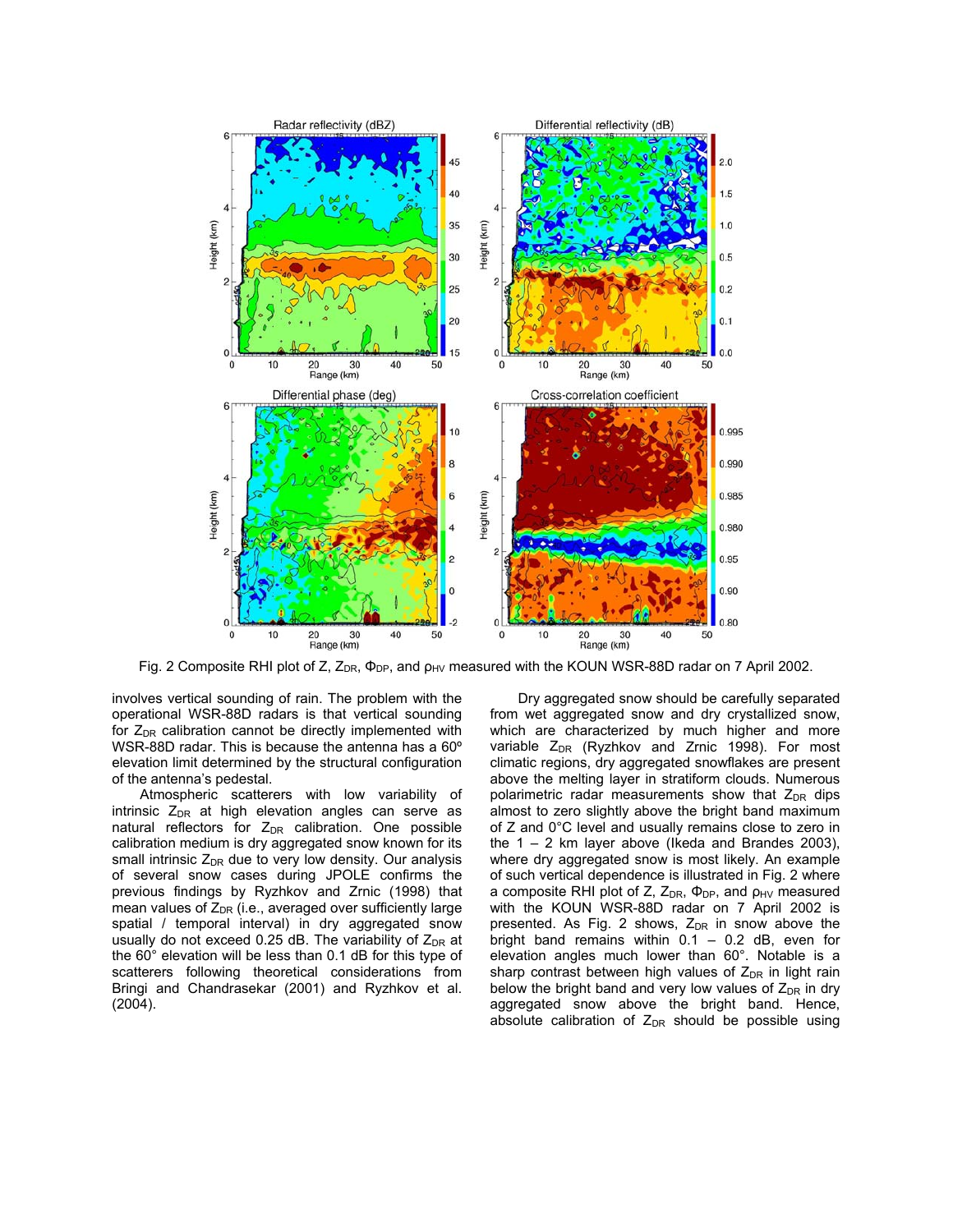natural scatterers at lower than 60° elevation angles, provided that the bright-band polarimetric signatures are well defined, differential attenuation is negligible, and SNRs in the H and V channels are sufficiently large.

### 3. Calibration of Z<sub>DR</sub> and Z in the presence of **blockage**

## *a. ZDR calibration in the presence of partial beam blockage (PBB)*

It is often difficult to recognize the adverse effects of partial beam blockage on the quality of radar measurements if this blockage is not well pronounced. This was precisely the case for the NSSL Cimarron polarimetric radar. The most common manifestations of the problem include persistent radial 'valleys' and 'ridges' in the Z or  $Z_{DR}$  fields in cases of uniform precipitation like stratiform rain and snow (e.g., Ryzhkov et al. 2002). To assess  $Z_{DR}$  biases at low elevation angles, we suggest natural weather scatterers such as light rain and dry aggregated snow.

Analysis of JPOLE data shows that light rain is not an optimal medium for absolute calibration despite the expectation of  $Z_{DR}$  close to zero in light rain and drizzle (in dB scale, e.g., Bringi and Chandrasekar 2001 sec 7.4.2). Spherical drizzle constitutes only a small portion of light rain with intensity less than 5 mm  $h^{-1}$ , resulting in  $Z<sub>DR</sub>$  values for light rain quite different from zero and dependent on DSD. However, by identifying regions with light rain (rain rates between 1 and 5 mm  $h^{-1}$ ) or dry aggregated snow, one should be able to calibrate  $Z_{DR}$ with accuracy to a few tenths of a dB. Such identification requires radar rainfall estimates unbiased by PBB. This is guaranteed by the use of  $K_{DP}$ . It is also assumed that in the absence of PBB and at close distance to the radar, the difference between averaged values of  $Z_{DR}$ for small changes in elevation angles should be minimal.

For several rain events, we identify range locations where  $1 < R(K_{DP}) < 5$  mm h<sup>-1</sup> and partition these range gates into 1° azimuthal intervals. Mean  $Z_{DR}$  values for these intervals are computed and examined as a function of azimuth. It is reasonable to expect that, in the absence of PBB, the mean value of  $Z_{DR}$  in range gates where  $1 < R(K_{DP}) < 5$  mm h<sup>-1</sup> should not depend on azimuth. This is provided that the averaging procedure is performed over a sufficiently large volume of data. Data are filtered using a simple fuzzy logic hydrometeor classification approach to remove ground clutter contaminants. Only gates in close proximity to the radar are averaged to mitigate melting layer contamination for rain events.

The hypothesis that PBB is responsible for the azimuthal modulation of  $Z_{DR}$  observed with the Cimarron radar at the 0.5° tilt was confirmed by the fact that a

pronounced azimuthal modulation was not revealed at the next available and mostly unblocked elevation angle of 1.5°. The difference of  $Z_{DR}$  measured at the unblocked (1.5˚) and blocked (0.5˚) elevation angles is shown in Fig. 3 for several Cimarron events. The observed difference between the elevation angles remains relatively stable for several years.



Fig. 3. Difference between the mean azimuthal dependencies of  $Z_{DR}$  at the 1.5° and 0.5° elevation angles for 5 Cimarron radar events (top). Mean azimuthal dependence for all 5 events (bottom). Error bars indicate the range of variation in the difference field.

The  $Z_{DR}$  bias due to PBB is unacceptably high and approaches 0.8 dB in certain azimuthal sectors. The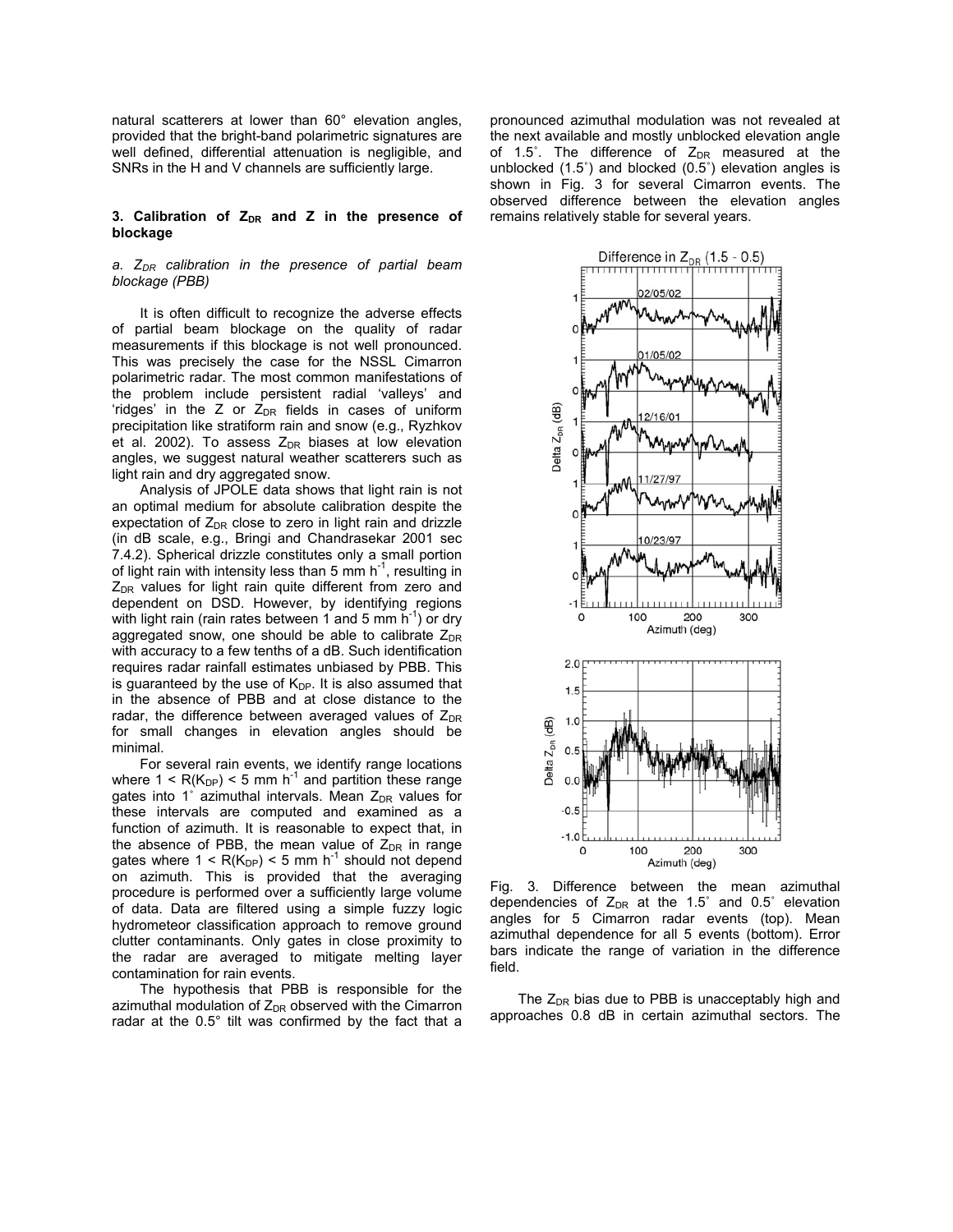origin of the  $Z_{DR}$  bias associated with PBB may stem from a variety of sources. For example, the antenna beams at the H and V polarizations may not be perfectly identical, and therefore may be obstructed differently by the same obstacle. A second possible cause is multipath propagation with different characteristics for H and V radio waves. However, the most likely cause stems from semi-transparent obstacles (like nearby trees), which might have different degrees of transparency for H and V radiation similar to polarimetric grids. The magnitude of the bias is particularly noteworthy for a radar located in the Great Plains, without rugged or mountainous terrain in close proximity.



Fig. 4. As in Fig. 3., but for 4 events observed by the KOUN radar.

The same methodology was applied to the KOUN polarimetric radar data (Fig. 4). The difference in the mean  $Z_{DR}$  at the two elevations for these events is small and does not exhibit a pronounced azimuthal dependence. The mean value does not differ from zero by more than  $0.1 - 0.2$  dB. The only exceptions are the azimuthal directions of 36˚ and 157˚, the locations of known structures. The standard deviation of the  $Z_{DR}$ difference is 0.08 dB. Moreover, there is no PBB except for a few isolated directions.

The suggested calibration of  $Z_{DR}$  in the presence of PBB can be formulated as follows. Initially, absolute calibration of  $Z_{DR}$  is performed at high (unobstructed) elevation angles. This calibration implies the measurements of solar radiation at the two orthogonal channels and/or the use of polarimetric properties of dry aggregated snow above the melting layer, as outlined in the previous section. To address PBB, regions of light rain or dry snow should be identified using a polarimetric classification algorithm and  $K_{DP}$  measurements that are not biased by PBB. Once appropriate scatterers are identified, the mean value of  $Z_{DR}$  corresponding to these scatterers should be computed as a function of azimuth at the potentially blocked and unblocked elevations. At the azimuths where the discrepancy in the 'blocked' and 'unblocked'  $Z_{DR}$  exceeds 0.2 – 0.3 dB, the  $Z_{DR}$  values at the lower elevation should be corrected.

#### b. *Self-consistency approach for Z calibration in the presence of PBB*

After  $Z_{DR}$  is calibrated using techniques described in the previous sections, the principle of self-consistency among Z,  $Z_{DR}$ , and  $K_{DP}$  in the rain medium can be applied as a means to estimate a bias in Z. This bias in Z is also expected to change with azimuth as a function of PBB. To investigate the Z bias caused by PBB for the Cimarron radar, we slightly modify the self-consistency approach outlined above by integrating over 5˚ azimuthal sectors within the ARS network. It is assumed that the 5˚ increments are sufficient to resolve azimuthal modulation of the Z bias caused by PBB. Additional temporal averaging was utilized to offset this change in the spatial domain.

Figure 5 contains a summary of the Z bias estimates from direct KTLX and Cimarron comparison and consistency retrievals for 5 stratiform rain events. Each event contains a minimum of two consecutive hours of hourly KTLX-Cimarron rainfall estimate comparisons and a minimum of 3 hours of accumulated radar data for the consistency-based calibration. Direct comparisons were obtained by comparing one-hour rainfall accumulations over ARS locations estimated from both radars using a conventional R(Z) algorithm and determining how the difference between the two is projected into Z. The bias of Z exhibits a well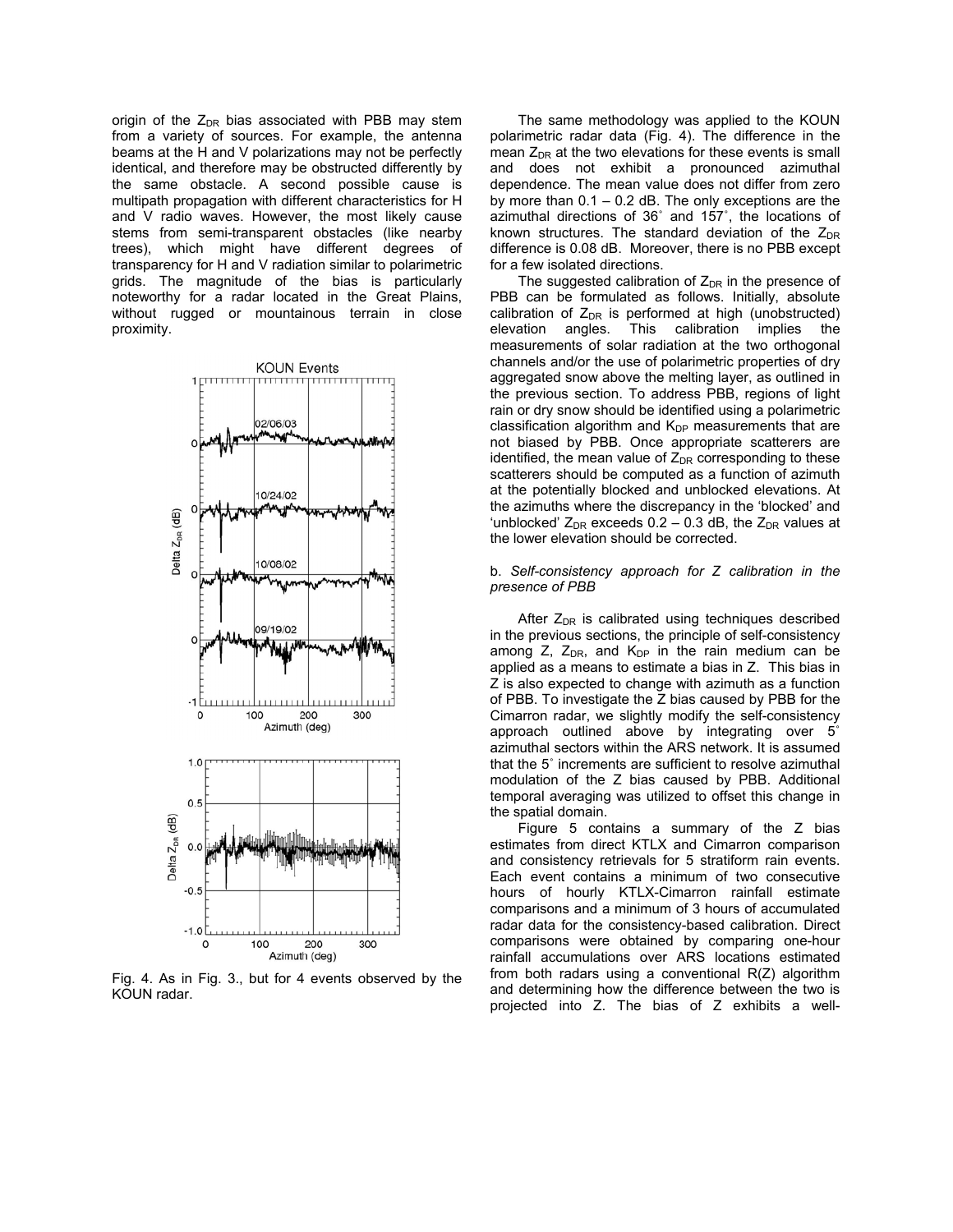pronounced azimuthal modulation, even within a relatively narrow sector of less than 40˚.

Two consistency relations, valid primarily for stratiform rain, are offered: one relation is found in (3) and the other based on measured DSD and Brandes et al. (2002) drop shapes:

$$
Z = 46.5 + 10.5 \log(K_{DP}) + 1.67 Z_{DR} \tag{5}
$$

The two consistency-based estimates (solid and dashed lines) of the Z offset agree within 0.5 dB of each other. Azimuthal dependencies of the bias obtained from the consistency relations and direct Cimarron – KTLX comparisons (diamonds) also agree quite well. There are some indications that the operational KTLX radar could be miscalibrated (e.g., KTLX radar was likely negatively biased prior to Fall 2000). This might partially explain why the consistency estimates show more negative biases in Z prior to Fall 2000 (three upper panels in Fig. 5) and less negative biases after Fall 2000 (two lower panels in Fig. 5) compared to the direct Cimarron – KTLX estimates. It is speculated that if the reference KTLX radar was perfectly calibrated, then the average differences in the estimates of Z bias by the two methods (consistency and direct comparison) are within 2 dB.

#### **4. Test of the real-time algorithm**

The consistency calibration was implemented in a real-time algorithm that was tested using several JPOLE rain events. The area domain was increased to include ranges between 30 and 100 km and data spanning all azimuths. These ranges were selected to mitigate ground clutter and melting layer contaminants while maintaining high variable resolution. An automatic hydrometeor classification procedure was incorporated to ensure the integration of data consistent with rain. Automatic selection of an optimum consistency relation was performed between relations "LD" (3) and "SD" (4) based on the results of quality control measures (Ryzhkov et al. 2004).

The estimate of  $Z$  bias was updated continuously during data acquisition once the area-time integral of  $K_{DP}$  exceeds a sufficiently high threshold. This threshold was used to ensure that statistical errors due to noisiness in  $K_{DP}$  measurements are substantially reduced.

Fig. 6 displays the results of the real-time consistency calibration for three events during JPOLE in 2003 (May 14, May 20, and June 12). Each curve in Fig. 6 represents the estimated bias of Z as a function of time. If the consistency method is robust, then one has to expect relatively small changes in the Z bias estimate during individual rain events. As Fig. 6 suggests, such variability is within 1 dB for several hours, and these Z

bias estimates typically agreed with the measured KTLX-KOUN offset to within 1.5 dB.



Fig. 5. Offset of Z as a function of azimuth for 5 rain events. Diamonds indicate results of direct comparisons of Z from the Cimarron and WSR-88D data (Cimarron-KTLX). The curves represent results of consistencybased retrievals for the disdrometer relation (solid lines) and KOUN radar relation (dashed lines).